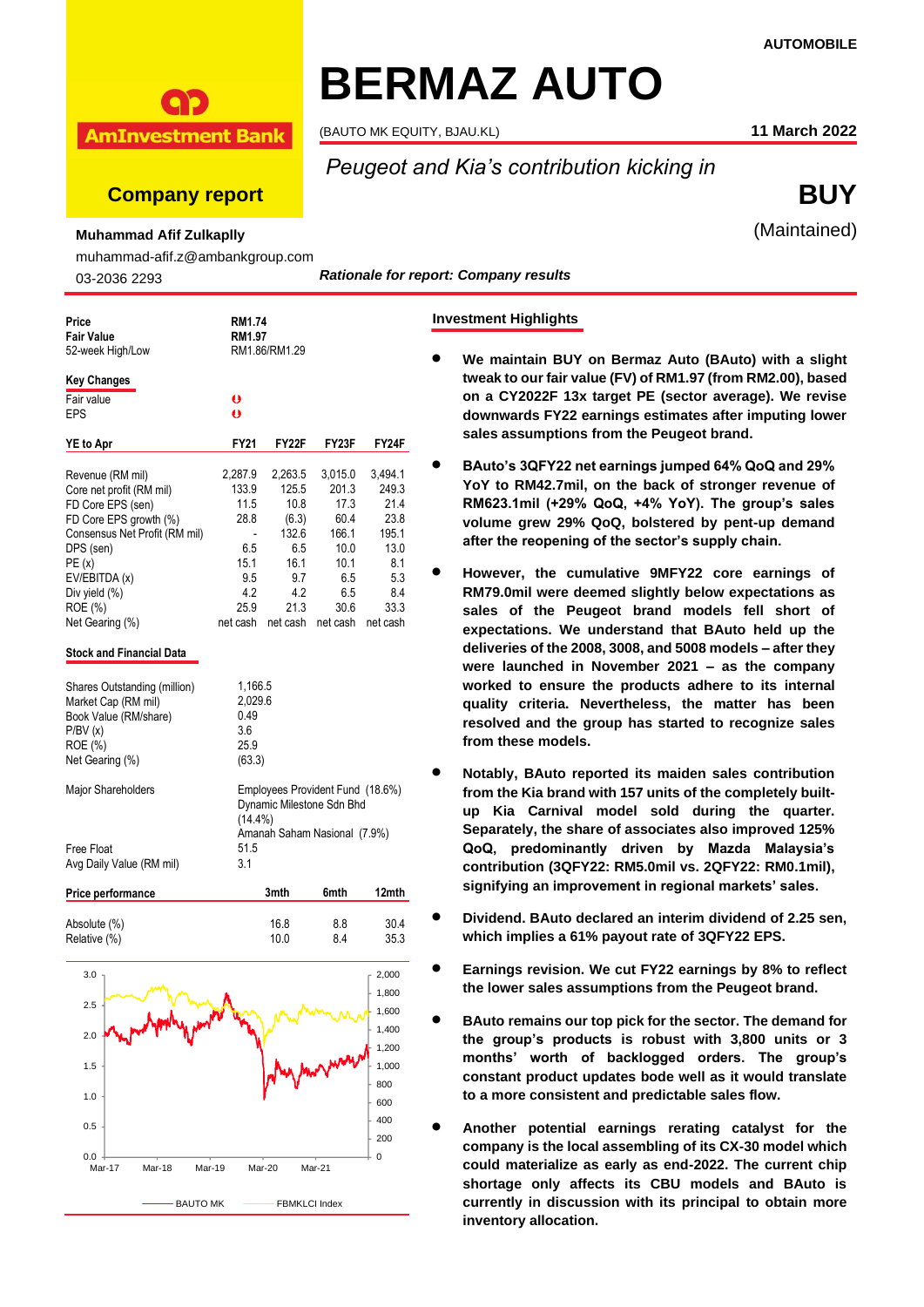|                                | 3QFY21  | <b>2QFY22</b> | 3QFY22 | QoQ       | YoY       | <b>9MFY21</b> | <b>9MFY22</b> | YoY       |
|--------------------------------|---------|---------------|--------|-----------|-----------|---------------|---------------|-----------|
| Revenue                        | 598.0   | 483.8         | 623.1  | 29%       | 4%        | 1,646.7       | 1,427.8       | $-13%$    |
| <b>EBITDA</b>                  | 39.5    | 36.8          | 54.7   | 49%       | 39%       | 100.1         | 112.7         | 13%       |
| <b>Operating Profit</b>        | 35.6    | 31.7          | 49.6   | 57%       | 39%       | 88.1          | 97.6          | 11%       |
| Investment related income      | 1.7     | 1.3           | 1.5    | 16%       | $-11%$    | 3.7           | 4.7           | 26%       |
| Finance costs                  | (2.4)   | (2.4)         | (2.6)  | 11%       | 7%        | (9.7)         | (7.8)         | $-20%$    |
| Net interest expense           | (0.7)   | (1.0)         | (1.1)  | $5\%$     | 49%       | (6.0)         | (3.1)         | $-49%$    |
| Share of results of associates | 7.4     | 2.9           | 6.6    | 125%      | $-11%$    | 7.2           | 8.6           | 20%       |
| <b>Profit before tax</b>       | 42.2    | 33.5          | 55.1   | 64%       | 31%       | 89.2          | 103.1         | 16%       |
| Tax                            | (9.6)   | (8.6)         | (12.4) | 44%       | 29%       | (23.5)        | (25.2)        | 7%        |
| Profit after tax               | 32.6    | 24.9          | 42.7   | 71%       | 31%       | 65.7          | 78.0          | 19%       |
| Minority interest              | (0.5)   | (1.1)         | 0.0    | $-100%$   | $-100%$   | (1.4)         | (1.0)         | $-27%$    |
| Net profit                     | 33.1    | 26.0          | 42.7   | 64%       | 29%       | 67.1          | 79.0          | 18%       |
| <b>Core Net Profit</b>         | 33.1    | 26.0          | 42.7   | 64%       | 29%       | 67.1          | 79.0          | 18%       |
|                                |         |               |        |           |           |               |               |           |
| EPS (sen)                      | 2.8     | 2.2           | 3.7    |           |           | 5.8           | 6.8           |           |
| GDPS (sen)                     | 1.5     | 1.5           | 2.3    |           |           | 3.3           | 4.3           |           |
|                                |         |               |        |           |           |               |               |           |
| <b>Margins</b>                 |         |               |        |           |           |               |               |           |
| EBITDA margin                  | 6.6%    | 7.6%          | 8.8%   |           |           | 6.1%          | 7.9%          |           |
| EBIT margin                    | 6.0%    | 6.5%          | 8.0%   |           |           | 5.3%          | 6.8%          |           |
| PBT margin                     | 7.1%    | 6.9%          | 8.8%   |           |           | 5.4%          | 7.2%          |           |
| Core net margin                | 5.5%    | 5.4%          | 6.9%   |           |           | 4.1%          | 5.5%          |           |
|                                |         |               |        |           |           |               |               |           |
| Segmental breakdown            |         |               |        |           |           |               |               |           |
| Revenue                        | 598.0   | 483.8         | 623.1  | 29%       | 4%        | 1,646.7       | 1,427.8       | $-13%$    |
| Mazda                          | 598.0   | 483.8         | 534.3  | 10%       | $-11%$    | 1,646.7       | 1,299.6       | $-21%$    |
| Malaysia                       | 549.9   | 449.6         | 491.5  | $9\%$     | $-11%$    | 1,530.0       | 1,172.4       | $-23%$    |
| Philippines                    | 48.1    | 34.2          | 42.8   | 25%       | $-11%$    | 116.7         | 127.1         | 9%        |
| Peugeot                        | 0.0     | 0.0           | 56.8   | <b>NA</b> | <b>NA</b> | 0.0           | 90.6          | <b>NA</b> |
| Kia                            | 0.0     | 0.0           | 31.6   | <b>NA</b> | <b>NA</b> | 0.0           | 37.1          | <b>NA</b> |
| <b>Bauto Parts</b>             | 0.0     | 0.0           | 0.5    | <b>NA</b> | <b>NA</b> | 0.0           | 0.5           | <b>NA</b> |
|                                |         |               |        |           |           |               |               |           |
| <b>Operating income</b>        | 34.9    | 30.6          | 48.6   | 58%       | 39%       | 82.1          | 94.6          | 15%       |
| Mazda                          | 35.6    | 32.4          | 42.3   | 31%       | 19%       | 82.4          | 92.1          | 12%       |
| Malaysia                       | 36.5    | 31.6          | 41.6   | 31%       | 14%       | 83.0          | 90.0          | 8%        |
| Philippines                    | (0.9)   | 0.8           | 0.7    | $-3%$     | $-186%$   | (0.6)         | 2.2           | $-448%$   |
| Peugeot                        | 0.0     | 0.0           | 0.9    | <b>NA</b> | <b>NA</b> | 0.0           | (2.6)         | <b>NA</b> |
| Kia                            | 0.0     | 0.0           | 4.5    | <b>NA</b> | <b>NA</b> | 0.0           | 3.4           | <b>NA</b> |
| <b>Bauto Parts</b>             | 0.0     | 0.0           | 0.9    | <b>NA</b> | <b>NA</b> | 0.0           | 1.5           | <b>NA</b> |
| Investment holding             | (0.8)   | (1.7)         | 0.0    | $-102%$   | $-103%$   | (0.3)         | 0.2           | $-169%$   |
|                                |         |               |        |           |           |               |               |           |
| Share of results of associates | 7.4     | 2.9           | 6.6    | 125%      | $-11%$    | 7.2           | 8.6           | 20%       |
| Mazda Malaysia                 | 4.8     | 0.1           | 5.0    | 3925%     | $4\%$     | 0.8           | 3.2           | 297%      |
| Inokom Corporation             | 2.5     | 2.8           | 2.2    | $-20%$    | $-11%$    | 6.3           | 6.0           | $-5%$     |
| Bermaz Auto Alliance           | $0.0\,$ | $0.0\,$       | 0.0    | <b>NA</b> | $-100%$   | $0.0\,$       | 0.1           | 72%       |
| KIA Malaysia Sdn Bhd           | 0.0     | 0.0           | (0.7)  | <b>NA</b> | <b>NA</b> | 0.0           | (0.7)         | <b>NA</b> |
| Other                          | 0.0     | 0.0           | (0.0)  | <b>NA</b> | <b>NA</b> | 0.0           | 0.0           | <b>NA</b> |
|                                |         |               |        |           |           |               |               |           |
| <b>Sales Volume</b>            | 3,948   | 3,047         | 3,945  | 29%       | $0\%$     | 10,590        | 8,926         | $-16%$    |
| Mazda                          | 3,948   | 2,914         | 3,505  | 20%       | $-11%$    | 10,590        | 8,353         | $-21%$    |
| Malaysia                       | 3,596   | 2,699         | 3,169  | 17%       | $-12%$    | 9,779         | 7,487         | $-23%$    |
| Philippines                    | 352     | 215           | 336    | 56%       | $-5%$     | 811           | 866           | 7%        |
| Peugeot                        | 0       | 133           | 283    | 113%      | <b>NA</b> | 0             | 416           | <b>NA</b> |
| Kia                            | 0       | 0             | 157    | NA        | <b>NA</b> | 0             | 157           | <b>NA</b> |
|                                |         |               |        |           |           |               |               |           |
| Mazda - Malaysia               |         |               |        |           |           |               |               |           |
| <b>CBU</b>                     | 737     | 928           | 628    | $-32%$    | $-15%$    | 2,662         | 1,971         | $-26%$    |
| <b>CKD</b>                     | 2,859   | 1,771         | 2,541  | 43%       | $-11%$    | 7,117         | 5,516         | $-22%$    |
|                                |         |               |        |           |           |               |               |           |

#### **EXHIBIT 1: RESULTS SUMMARY**

*Source: BAuto, AmInvestment Bank*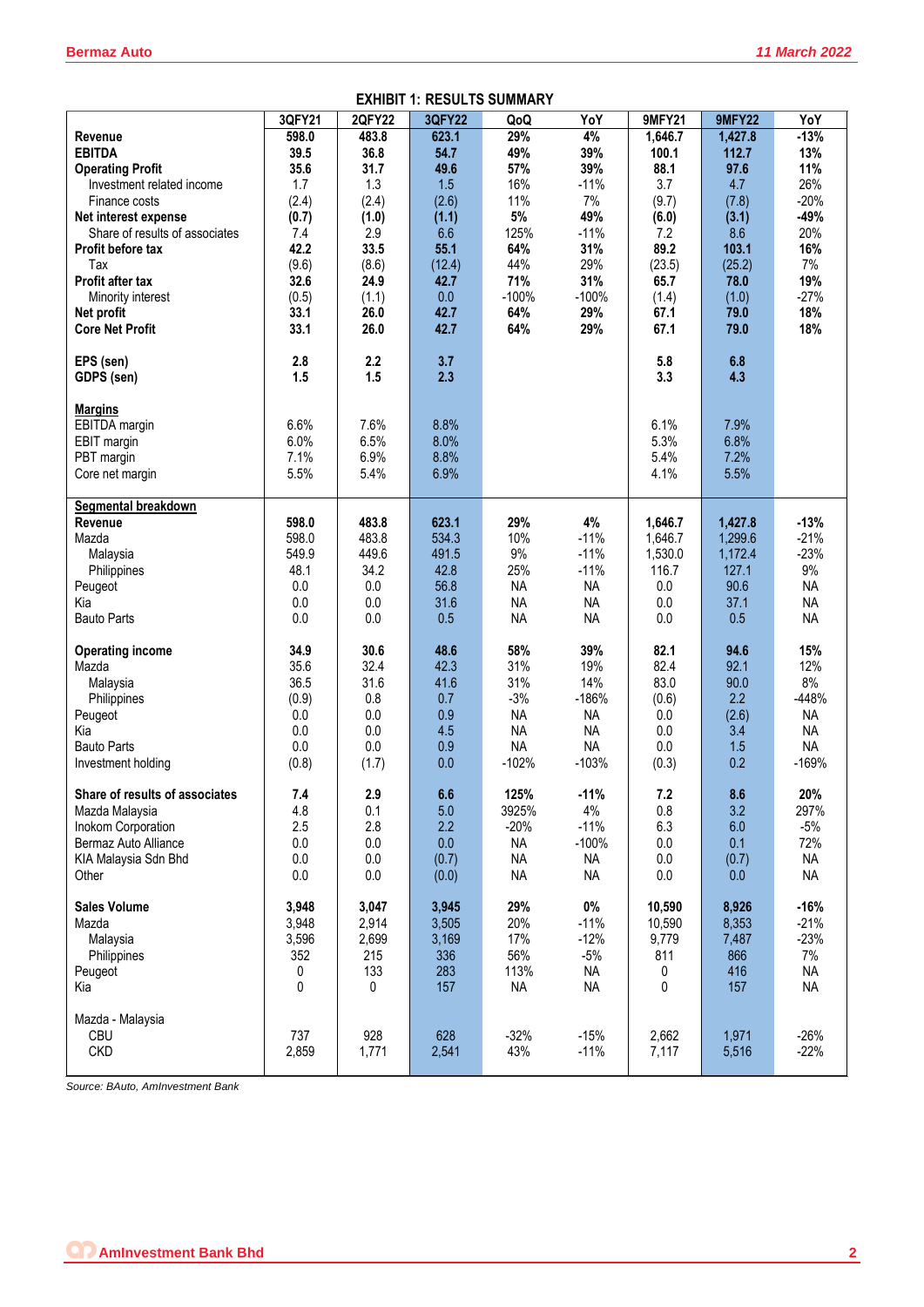| EXHIBIT 2: SALES INVOICED - MAZDA (MALAYSIA) |        |               |                |           |           |               |                |           |
|----------------------------------------------|--------|---------------|----------------|-----------|-----------|---------------|----------------|-----------|
| FY Apr (units)                               | 3QFY21 | <b>2QFY22</b> | <b>3QFY22</b>  | QoQ       | YoY       | <b>9MFY21</b> | <b>9MFY22</b>  | YoY       |
|                                              |        |               |                |           |           |               |                |           |
| <b>CBU</b>                                   | 737    | 928           | 627            | $-32%$    | $-15%$    | 2,662         | 1,970          | $-26%$    |
| Mazda 2                                      | 41     | 39            | 79             | 103%      | 93%       | 230           | 144            | $-37%$    |
| Mazda 3                                      | 230    | 371           | 76             | $-80%$    | $-67%$    | 809           | 663            | $-18%$    |
| Mazda 5                                      | 0      | 0             | 0              | <b>NA</b> | <b>NA</b> |               | 0              | <b>NA</b> |
| Mazda 6                                      | 7      | 37            | 29             | $-22%$    | 314%      | 55            | 70             | 27%       |
| Mazda 8                                      | 0      | 0             | 0              | <b>NA</b> | <b>NA</b> | 0             | 0              | <b>NA</b> |
| <b>Biante</b>                                | 0      | 0             | 0              | <b>NA</b> | <b>NA</b> | 2             | $\overline{0}$ | <b>NA</b> |
| $CX-3$                                       | 2      | 328           | 212            | $-35%$    | 10500%    | 235           | 540            | 130%      |
| CX-30                                        | 429    | 126           | 166            | 32%       | $-61%$    | 1,196         | 452            | $-62%$    |
| $CX-7$                                       | 0      | 0             | 0              | <b>NA</b> | <b>NA</b> | 0             | 0              | NA        |
| $CX-9$                                       | 26     | 13            | 17             | 31%       | $-35%$    | 101           | 33             | $-67%$    |
| $MX-5$                                       | 1      | 12            | 5              | $-58%$    | 400%      | 12            | 20             | 67%       |
| $RX-8$                                       | 0      | 0             | $\mathbf{0}$   | <b>NA</b> | <b>NA</b> | 0             | $\overline{0}$ | <b>NA</b> |
| <b>BT-50</b>                                 | 1      | 2             | 43             | 2050%     | 4200%     | 21            | 48             | 129%      |
|                                              |        |               |                |           |           |               |                |           |
| <b>CKD</b>                                   | 2,859  | 1,771         | 2,541          | 43%       | $-11%$    | 7,117         | 5,516          | $-22%$    |
| Mazda 3                                      | 0      | 0             | $\overline{0}$ | <b>NA</b> | <b>NA</b> | 0             | $\overline{2}$ | NA        |
| $CX-5$                                       | 2,514  | 1,437         | 2,074          | 44%       | $-18%$    | 5,827         | 4,474          | $-23%$    |
| $CX-8$                                       | 345    | 334           | 467            | 40%       | 35%       | 1,290         | 1,040          | $-19%$    |
|                                              |        |               |                |           |           |               |                |           |
| Total                                        | 3,596  | 2,699         | 3,168          | 17%       | $-12%$    | 9,779         | 7,486          | $-23%$    |

*Source: BAuto, AmInvestment Bank*

| <u>LAINDIT 9. OALLO INTOIOLD – MALDA (I HILII I INLO)</u> |        |                |               |           |           |               |               |           |
|-----------------------------------------------------------|--------|----------------|---------------|-----------|-----------|---------------|---------------|-----------|
| FY Apr (units)                                            | 3QFY21 | <b>2QFY22</b>  | <b>3QFY22</b> | QoQ       | YoY       | <b>9MFY21</b> | <b>9MFY22</b> | YoY       |
| Mazda 2                                                   | 13     | $\mathbf{0}$   | 27            | <b>NA</b> | 108%      | 38            | 27            | $-29%$    |
| Mazda 3                                                   | 64     | 18             | 18            | $0\%$     | $-72%$    | 219           | 68            | $-69%$    |
| Mazda 5                                                   | 0      | 0              | $\mathbf{0}$  | <b>NA</b> | NA        | 0             | 0             | NА        |
| Mazda 6                                                   | 12     | $\overline{2}$ |               | -50%      | $-92%$    | 15            | 6             | $-60%$    |
| $CX-3$                                                    | 4      | 0              | $\mathbf{0}$  | <b>NA</b> | <b>NA</b> | 11            | 8             | $-27%$    |
| CX-30                                                     | 48     | 13             | 25            | 92%       | $-48%$    | 75            | 74            | $-1\%$    |
| $CX-5$                                                    | 64     | 65             | 55            | $-15%$    | $-14%$    | 131           | 182           | 39%       |
| $CX-7$                                                    | 0      | 0              | $\mathbf{0}$  | <b>NA</b> | <b>NA</b> | 0             | 0             | <b>NA</b> |
| CX-8                                                      | 35     | 52             | 67            | 29%       | 91%       | 59            | 172           | 192%      |
| $CX-9$                                                    | 40     | 34             | $\mathbf{0}$  | <b>NA</b> | NA        | 82            | 106           | 29%       |
| $MX-5$                                                    | 15     | 26             | 11            | $-58%$    | $-27%$    | 66            | 54            | $-18%$    |
| <b>BT-50</b>                                              | 57     | 5              | 132           | 2540%     | 132%      | 115           | 169           | 47%       |
| Total                                                     | 352    | 215            | 336           | 56%       | $-5%$     | 811           | 866           | 7%        |

**EXHIBIT 3: SALES INVOICED – MAZDA (PHILIPPINES)** 

*Source: BAuto, AmInvestment Bank*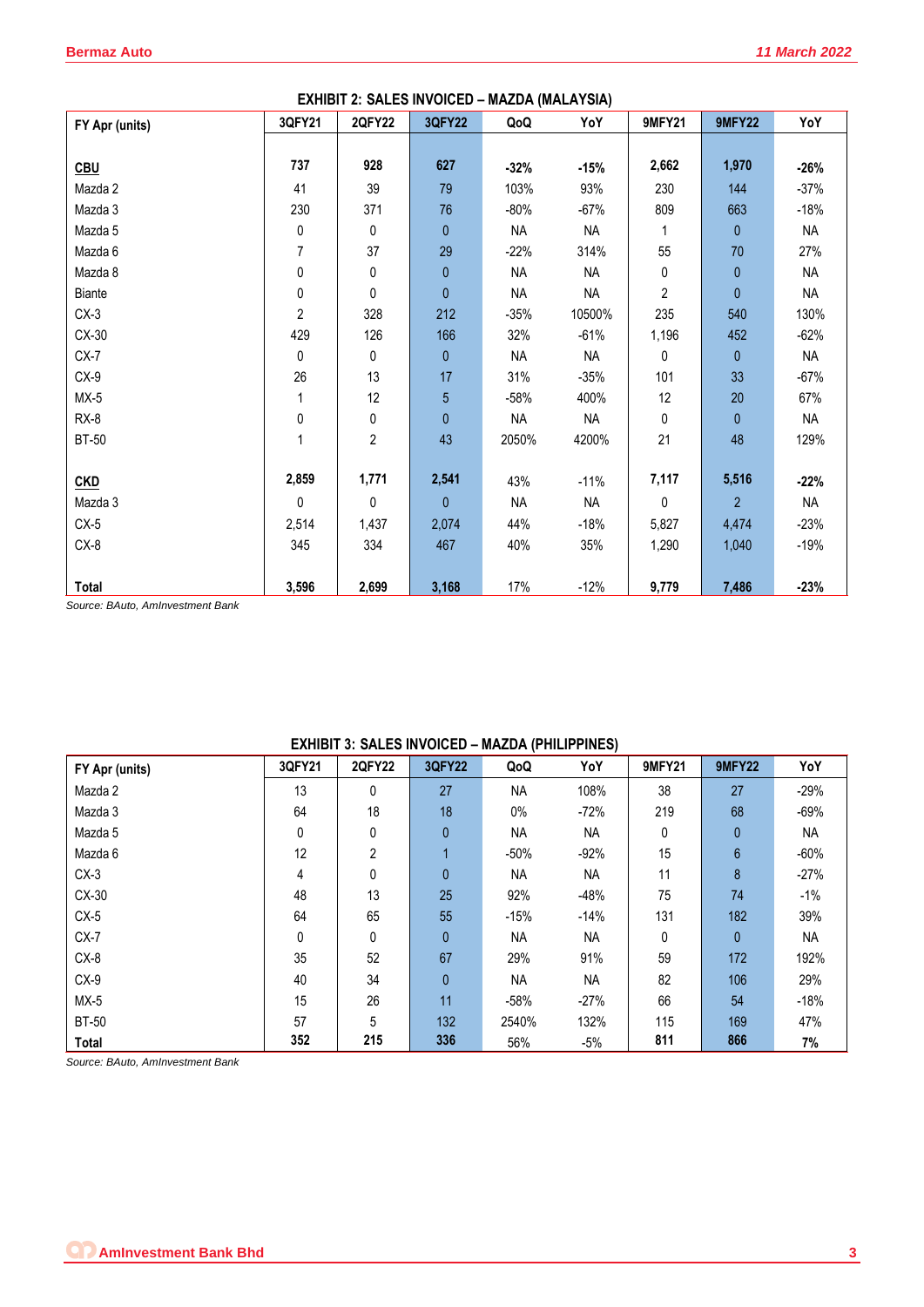|                           | LAINDII T. UALLU AUUUINI TIVITU |                    |                    |        |  |  |  |  |  |  |
|---------------------------|---------------------------------|--------------------|--------------------|--------|--|--|--|--|--|--|
| <b>Units</b>              | <b>FY21</b>                     | FY <sub>22</sub> F | FY <sub>23</sub> F | FY24F  |  |  |  |  |  |  |
| Mazda                     | 14,684                          | 13,340             | 15.145             | 17,160 |  |  |  |  |  |  |
| <b>Malaysia</b>           | 13,439                          | 11,880             | 13,020             | 14,320 |  |  |  |  |  |  |
| <b>Philippines</b>        | 1,245                           | 1,460              | 2,125              | 2,840  |  |  |  |  |  |  |
| <b>Peugeot (current)</b>  | 242                             | 680                | 2,500              | 2,800  |  |  |  |  |  |  |
| <b>Peugeot (previous)</b> | 242                             | 1,500              | 2,500              | 2,800  |  |  |  |  |  |  |
| Kia                       | N/A                             | 280                | 1,400              | 2,100  |  |  |  |  |  |  |

# **EXHIBIT 4: SALES ASSUMPTIONS**

*Source: AmInvestment Bank*

## **EXHIBIT 5: BAUTO'S PRODUCT MAP**

| <b>Mazda</b>              |                              | <b>Peugeot</b> |                              | Kia                     |                              |
|---------------------------|------------------------------|----------------|------------------------------|-------------------------|------------------------------|
| <b>Models</b>             | <b>Estimated</b><br>timeline | <b>Models</b>  | <b>Estimated</b><br>timeline | <b>Models</b>           | <b>Estimated</b><br>timeline |
| Mazda 2 IPM5              | $Dec-21$                     | New 3008       | <b>Nov-21</b>                | <b>All-new Carnival</b> | $Dec-21$                     |
| All-new BT-50             | $Dec-21$                     | New 5008       | <b>Nov-21</b>                | Carnival CKD            | Apr-22                       |
| $CX-3$ IPM4               | Jan-22                       | All-new 2008   | Jan-22                       | All-new Sportage        | 3Q/4Q CY22                   |
| <b>MX-5 IPM5</b>          | $Feb-22$                     | New Landtrek   | 3QCY22                       | All-new Sorento         | 3Q/4Q CY22                   |
| Mazda 3 IPM2              | $Feb-22$                     | New e-2008 EV  | 4QCY22                       | New EV6 EV              | 3Q/4Q CY22                   |
| CX-30 IPM2                | $Feb-22$                     |                |                              | All-new Niro            | 4QCY22                       |
| CX-8 IPM3                 | $May-22$                     |                |                              |                         |                              |
| New MX-30 EV              | 3Q/4Q CY22                   |                |                              |                         |                              |
| CX-30 CKD                 | TBC                          |                |                              |                         |                              |
| $S$ <i>Nurce</i> $BA$ uto |                              |                |                              |                         |                              |

*Source: BAuto*

## **EXHIBIT 6: ESG RATING**

| <b>Overall</b>                                                                              |   |         |         |  |  |  |  |
|---------------------------------------------------------------------------------------------|---|---------|---------|--|--|--|--|
| Zero-carbon initiatives                                                                     | ★ |         |         |  |  |  |  |
| Work site safety                                                                            | ★ |         | ★       |  |  |  |  |
| Shareholder accountability                                                                  | * | ★       | $\star$ |  |  |  |  |
| Social responsibility                                                                       | ★ | $\star$ | $\star$ |  |  |  |  |
| Pollution control                                                                           | * | ★       |         |  |  |  |  |
| Supply chain auditing                                                                       | ★ | $\star$ |         |  |  |  |  |
| Corruption-free pledge                                                                      |   | ★       | $\star$ |  |  |  |  |
| Accessibility & transparency                                                                |   |         | ★       |  |  |  |  |
| We accord a discount/premium of $-6\%$ , $-3\%$ , 0%, $+3\%$ and $+6\%$ on fundamental fair |   |         |         |  |  |  |  |

*value based on the overall ESG rating as appraised by us, from 1-star to 5-star*

*Source: AmInvestment Bank*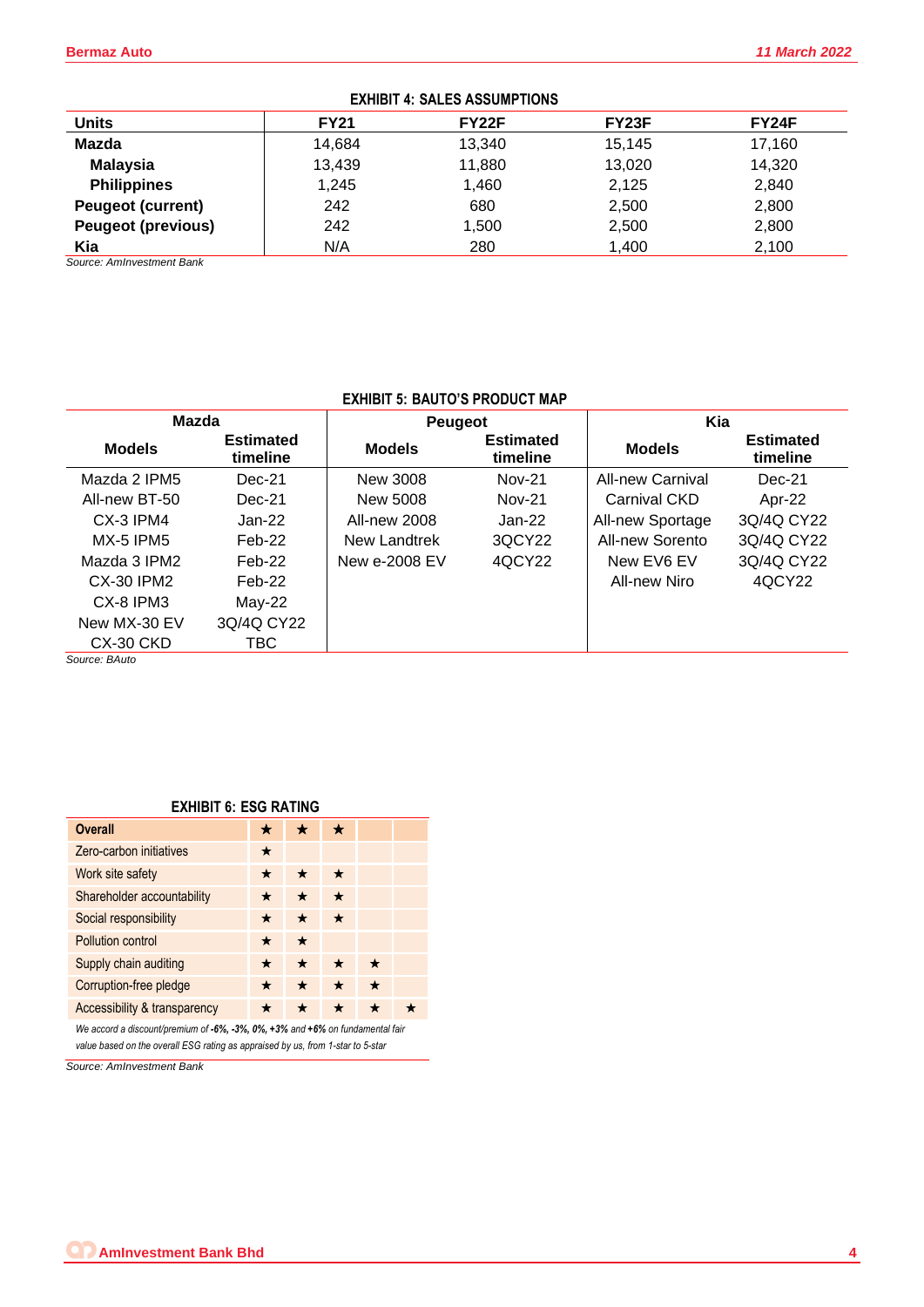| <b>EXHIBIT 7: FINANCIAL DATA</b>       |                |              |                |                    |              |  |  |  |  |
|----------------------------------------|----------------|--------------|----------------|--------------------|--------------|--|--|--|--|
| Income Statement (RMmil, YE 30 Apr)    | <b>FY20</b>    | <b>FY21</b>  | FY22F          | FY <sub>23</sub> F | FY24F        |  |  |  |  |
| Revenue                                | 1,759.0        | 2,287.9      | 2,263.5        | 3,015.0            | 3,494.1      |  |  |  |  |
| <b>EBITDA</b>                          | 127.4          | 175.7        | 174.2          | 259.8              | 313.9        |  |  |  |  |
| Depreciation/Amortisation              | (15.8)         | (16.2)       | (13.5)         | (12.5)             | (11.8)       |  |  |  |  |
| Operating income (EBIT)                | 111.6          | 159.6        | 160.7          | 247.3              | 302.1        |  |  |  |  |
| Other income & associates              | 26.5           | 20.5         | 15.1           | 33.8               | 43.5         |  |  |  |  |
| Net interest                           | (2.9)          | (7.4)        | (5.4)          | (4.4)              | (3.2)        |  |  |  |  |
| <b>Exceptional items</b>               | $\blacksquare$ | ×,           | $\blacksquare$ | $\blacksquare$     |              |  |  |  |  |
| Pretax profit                          | 135.3          | 172.7        | 170.4          | 276.7              | 342.4        |  |  |  |  |
| Taxation                               | (28.3)         | (41.1)       | (40.4)         | (63.1)             | (77.7)       |  |  |  |  |
| Minorities/pref dividends              | 3.0            | (2.4)        | 4.5            | 12.3               | 15.4         |  |  |  |  |
| Net profit                             | 104.0          | 133.9        | 125.5          | 201.3              | 249.3        |  |  |  |  |
| Core net profit                        | 104.0          | 133.9        | 125.5          | 201.3              | 249.3        |  |  |  |  |
| Balance Sheet (RMmil, YE 30 Apr)       | <b>FY20</b>    | <b>FY21</b>  | FY22F          | FY <sub>23</sub> F | FY24F        |  |  |  |  |
| <b>Fixed assets</b>                    | 38.7           | 37.2         | 33.7           | 31.2               | 29.5         |  |  |  |  |
| Intangible assets                      | 0.5            | 0.5          | 0.5            | 0.5                | 0.5          |  |  |  |  |
| Other long-term assets                 | 346.5          | 371.9        | 387.0          | 420.8              | 464.3        |  |  |  |  |
| Total non-current assets               | 385.7          | 409.6        | 421.2          | 452.6              | 494.3        |  |  |  |  |
| Cash & equivalent                      | 100.2          | 563.4        | 529.0          | 496.3              | 497.9        |  |  |  |  |
| <b>Stock</b>                           | 684.6          | 277.8        | 274.9          | 366.1              | 424.3        |  |  |  |  |
| Trade debtors                          | 107.5          | 148.5        | 146.9          | 195.6              | 226.7        |  |  |  |  |
| Other current assets                   | 10.4           | 2.5          | 2.5            | 2.5                | 2.5          |  |  |  |  |
| Total current assets                   | 902.7          | 992.2        | 953.2          | 1,060.5            | 1,151.5      |  |  |  |  |
| Trade creditors                        | 349.5          | 247.6        | 186.0          | 247.8              | 287.2        |  |  |  |  |
| Short-term borrowings                  | 137.7          | 105.7        | 95.7           | 85.7               | 75.7         |  |  |  |  |
| <b>Other current liabilities</b>       | 94.2           | 97.9         | 97.9           | 97.9               | 97.9         |  |  |  |  |
| <b>Total current liabilities</b>       | 581.4          | 451.1        | 379.6          | 431.4              | 460.8        |  |  |  |  |
| Long-term borrowings                   |                | 99.8         | 89.8           | 79.8               | 69.8         |  |  |  |  |
| Other long-term liabilities            | 185.8          | 238.8        | 238.8          | 238.8              | 238.8        |  |  |  |  |
| <b>Total long-term liabilities</b>     | 185.8          | 338.5        | 328.5          | 318.5              | 308.5        |  |  |  |  |
| Shareholders' funds                    | 470.1          | 565.4        | 615.1          | 699.7              | 797.6        |  |  |  |  |
| Minority interests<br>BV/share (RM)    | 51.2<br>0.40   | 46.7<br>0.49 | 51.2<br>0.53   | 63.4<br>0.60       | 78.8<br>0.68 |  |  |  |  |
| Cash Flow (RMmil, YE 30 Apr)           | <b>FY20</b>    | <b>FY21</b>  | FY22F          | FY23F              | FY24F        |  |  |  |  |
| Pretax profit                          | 135.3          | 172.7        | 170.4          | 276.7              | 342.4        |  |  |  |  |
| Depreciation/Amortisation              | 15.8           | 16.2         | 13.5           | 12.5               | 11.8         |  |  |  |  |
| Net change in working capital          | (147.2)        | 455.0        | (57.0)         | (78.2)             | (49.9)       |  |  |  |  |
| <b>Others</b>                          | (151.1)        | (188.9)      | (50.1)         | (92.6)             | (118.0)      |  |  |  |  |
| Cash flow from operations              | (147.2)        | 455.0        | 76.8           | 118.4              | 186.3        |  |  |  |  |
| Capital expenditure                    | (15.3)         | (3.6)        | (10.0)         | (10.0)             | (10.0)       |  |  |  |  |
| Net investments & sale of fixed assets | (1.4)          | (2.5)        | (15.1)         | (33.8)             | (43.5)       |  |  |  |  |
| <b>Others</b>                          | 3.8            | 5.4          | 15.1           | 33.8               | 43.5         |  |  |  |  |
| Cash flow from investing               | (12.8)         | (0.8)        | (10.0)         | (10.0)             | (10.0)       |  |  |  |  |
| Debt raised/(repaid)                   | 137.7          | 67.7         | (20.0)         | (20.0)             | (20.0)       |  |  |  |  |
| Equity raised/(repaid)                 | 4.1            | 1.2          |                |                    |              |  |  |  |  |
| Dividends paid                         | (86.9)         | (75.7)       | (75.8)         | (116.7)            | (151.4)      |  |  |  |  |
| <b>Others</b>                          | (2.9)          | 17.7         | (5.4)          | (4.4)              | (3.2)        |  |  |  |  |
| Cash flow from financing               | (64.9)         | 10.9         | (101.2)        | (141.1)            | (174.6)      |  |  |  |  |
| Net cash flow                          | (225.0)        | 465.2        | (34.4)         | (32.7)             | 1.7          |  |  |  |  |
| Net cash/(debt) b/f                    | 320.2          | 100.2        | 563.4          | 529.0              | 496.3        |  |  |  |  |
| Net cash/(debt) c/f                    | 100.2          | 563.4        | 529.0          | 496.3              | 497.9        |  |  |  |  |
| Key Ratios (YE 30 Apr)                 | <b>FY20</b>    | FY21         | FY22F          | FY23F              | FY24F        |  |  |  |  |
| Revenue growth (%)                     | (29.4)         | 30.1         | (1.1)          | 33.2               | 15.9         |  |  |  |  |
| EBITDA growth (%)                      | (55.9)         | 37.9         | (0.9)          | 49.2               | 20.8         |  |  |  |  |
| Pretax margin (%)                      | 7.7            | 7.5          | 7.5            | 9.2                | 9.8          |  |  |  |  |
| Net profit margin (%)                  | 5.9            | 5.9          | 5.5            | 6.7                | 7.1          |  |  |  |  |
| Interest cover (x)                     | 38.9           | 21.6         | 29.9           | 55.7               | 94.2         |  |  |  |  |
| Effective tax rate $(\%)$              | 20.9           | 23.8         | 23.7           | 22.8               | 22.7         |  |  |  |  |
| Dividend payout (%)                    | 83.6           | 56.5         | 60.4           | 58.0               | 60.7         |  |  |  |  |
| Debtors turnover (days)                | 21             | 20           | 24             | 21                 | 22           |  |  |  |  |
| Stock turnover (days)                  | 100            | 77           | 45             | 39                 | 41           |  |  |  |  |
| Creditors turnover (days)              | 54             | 48           | 35             | 26                 | 28           |  |  |  |  |

*Source: Company, AmInvestment Bank Bhd estimates*